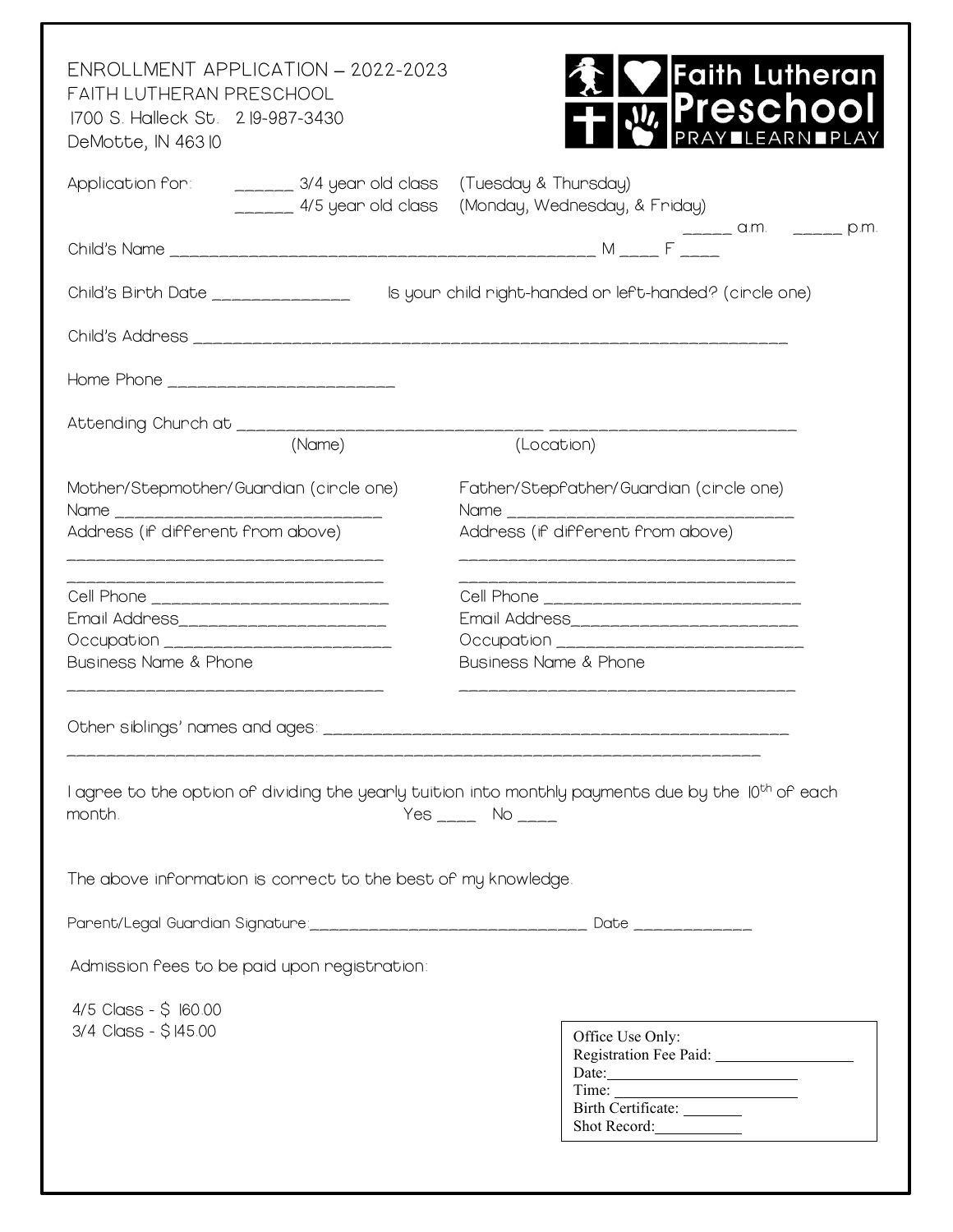## FAITH LUTHERAN CHURCH PRESCHOOL POLICY

I, the undersigned, have read and agreed to the following Preschool Policies:

- 1. TUITION INFORMATION:
	- a. TUITION: Four and five year old class is \$810.00/year or \$90.00/month. Three and four year old class is \$675/year or \$75.00/month. Tuition is due in full each month regardless of your child's attendance.
	- b. PAYMENT POLICY: For your convenience we have divided the school's yearly tuition into monthly payments. You may choose to pay monthly by signing the registration form as such. All monthly payments are due by the 10<sup>th</sup> of each month. Please note: If any payment is made after the tenth of the month, a \$5.00 fee will be added for each week it is overdue. Please try your best to remit payments on time. Please contact the child's teacher or church secretary if you are having difficulties in paying your tuition. Please make checks payable to: Faith Lutheran Church. Online payment also available.
	- c. LATE TUITION PAYMENTS: The following are procedures dealing with late tuition payments. If tuition is one month behind a note from the Preschool Administrator will be sent detailing notification of late fees and procedures to follow payments. If tuition is two months behind the Board of Education Chairperson will contact said person to discuss financial help. If tuition is three months behind said child will be suspended until payment is paid in full.
	- d. RETURNED CHECK FEE: An assessed fee of \$25.00 will be added to your monthly tuition payment upon return of an insufficient funds check. Payments must then be made in cash, or with a money order, for the remainder of the year.
- 2. PICK UP POLICY: The preschool has a strict "pick-up" policy. Forms of identification may be needed before a child will be released from school. Please note the following:
	- a. Every family will be issued two "pick-up name" cards. Your child will not be released from school unless this card is shown, including parents. Details of our drop off/pick up procedure will be discussed at orientation.
	- b. Please call if you are going to be late due to an emergency. There will be a late charge of \$5.00 for every fifteen minutes after said scheduled pick-up time if a call has not been received. When a child is picked up late, a sign out slip will be signed by the parent and teacher to acknowledge time of late pick-up and charges will be added to tuition.
	- c. If parents are over thirty minutes late and have not contacted the school and the Preschool has tried to contact the parents and/or emergency persons, the Preschool will contact the local police department.

Parent/Guardian Signature

Date and the second contract of the second contract of the second contract of the second contract of the second contract of the second contract of the second contract of the second contract of the second contract of the se

(Continued on next page)